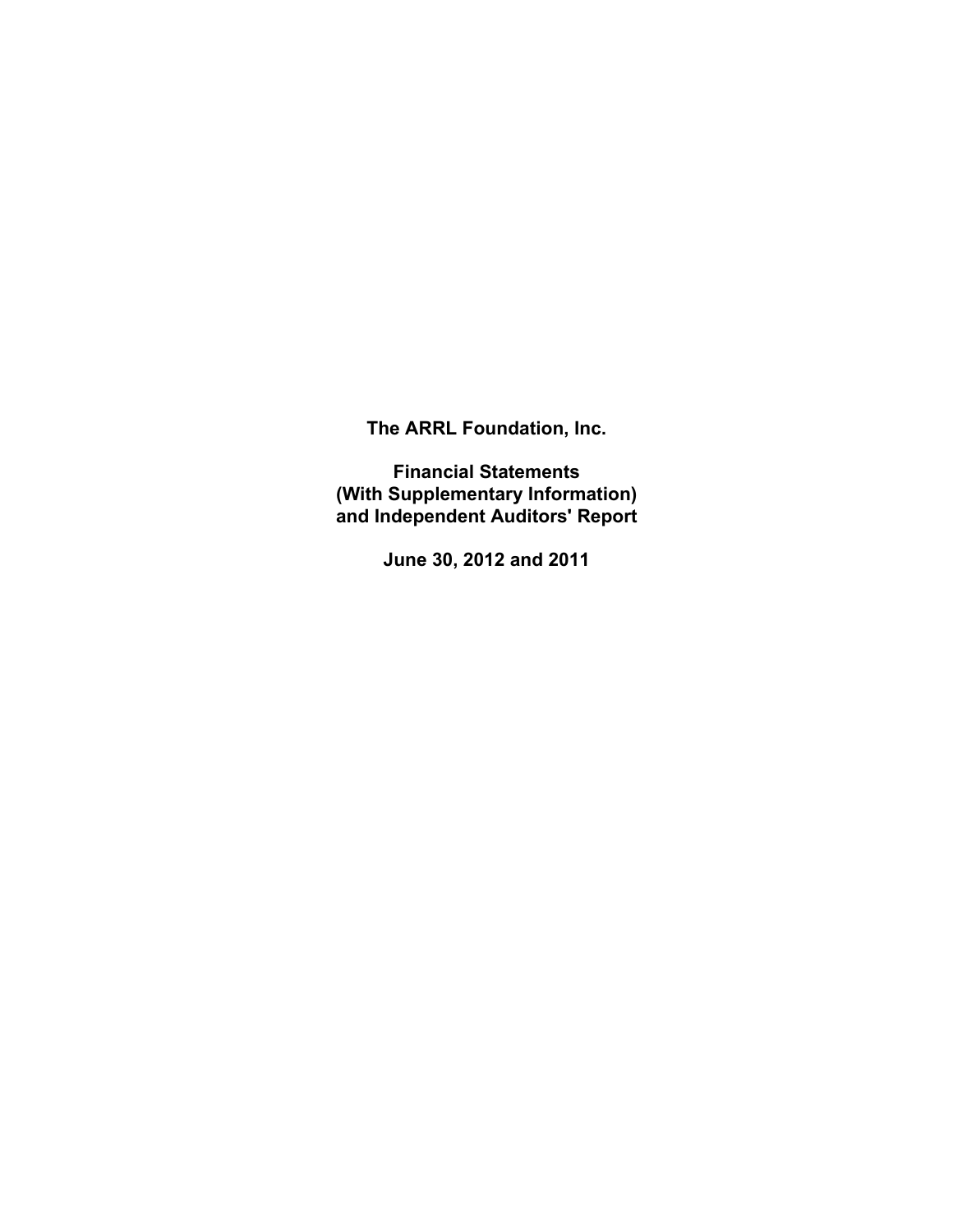# Index

|                                         | Page      |
|-----------------------------------------|-----------|
| <b>Independent Auditors' Report</b>     | 2         |
| <b>Statements of Financial Position</b> | 3         |
| <b>Statements of Activities</b>         | 4         |
| <b>Statements of Cash Flows</b>         | 5         |
| <b>Notes to Financial Statements</b>    | $6 - 13$  |
| Supplementary Information:              |           |
| <b>Restricted Funds Summary</b>         | $14 - 16$ |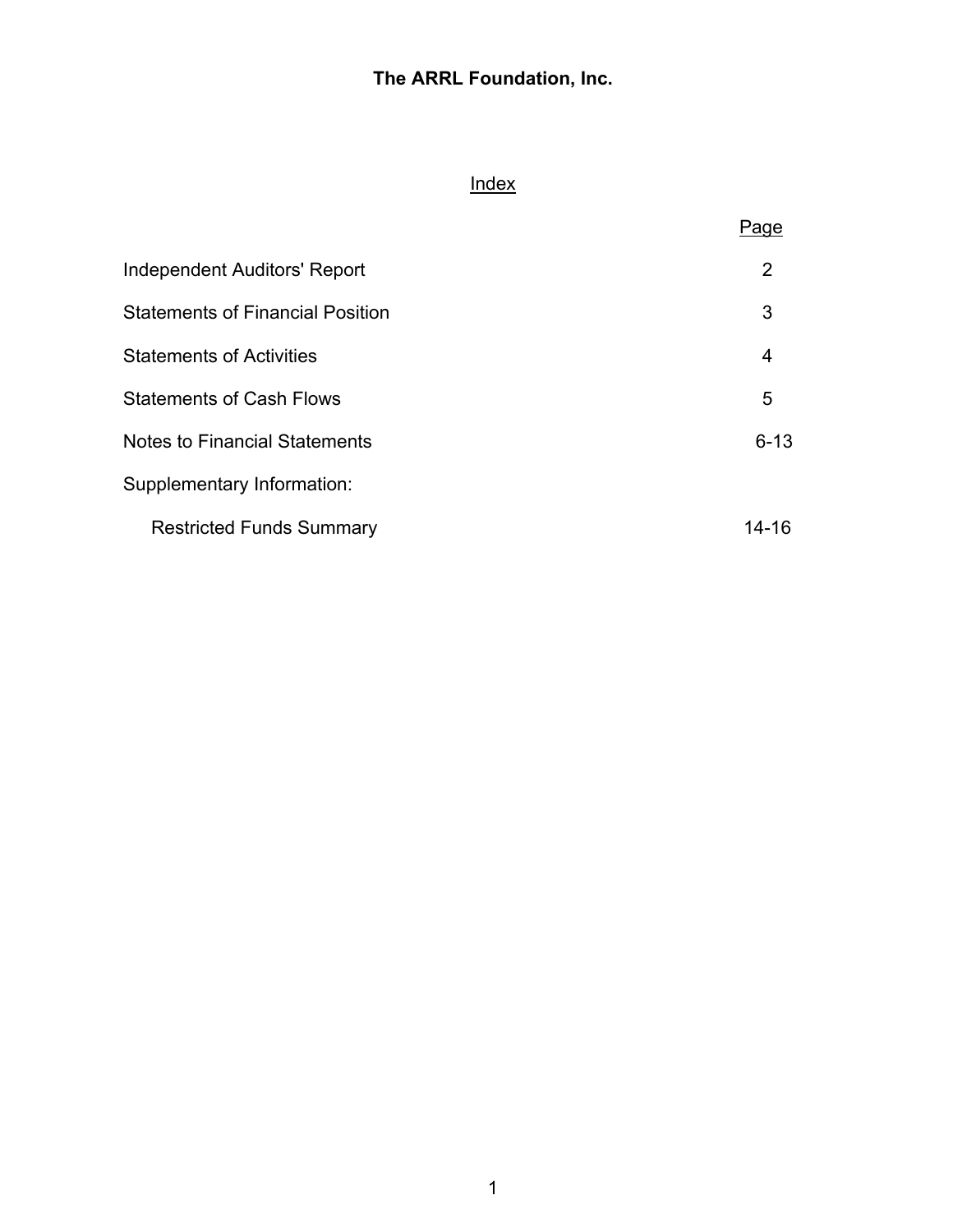

#### **Independent Auditors' Report**

To the Board of Directors The ARRL Foundation, Inc.

We have audited the accompanying statements of financial position of The ARRL Foundation, Inc. (the "Foundation") as of June 30, 2012 and 2011, and the related statements of activities and cash flows for the years then ended. These financial statements are the responsibility of the Foundation's management. Our responsibility is to express an opinion on these financial statements based on our audits.

We conducted our audits in accordance with auditing standards generally accepted in the United States of America. Those standards require that we plan and perform the audit to obtain reasonable assurance about whether the financial statements are free of material misstatement. An audit includes examining, on a test basis, evidence supporting the amounts and disclosures in the financial statements. An audit also includes assessing the accounting principles used and significant estimates made by management, as well as evaluating the overall financial statement presentation. We believe that our audits provide a reasonable basis for our opinion.

In our opinion, the financial statements referred to above present fairly, in all material respects, the financial position of The ARRL Foundation, Inc. as of June 30, 2012 and 2011, and the changes in its net assets and cash flows for the years then ended, in conformity with accounting principles generally accepted in the United States of America.

Our audits were conducted for the purpose of forming an opinion on the financial statements as a whole. The supplementary information included on pages 14 through 16 is presented for purposes of additional analysis and is not a required part of the financial statements. Such information is the responsibility of management and was derived from and relates directly to the underlying accounting and other records used to prepare the financial statements. The information has been subjected to the auditing procedures applied in the audits of the financial statements and certain additional procedures, including comparing and reconciling such information directly to the underlying accounting and other records used to prepare the financial statements or to the financial statements themselves and other additional procedures in accordance with auditing standards generally accepted in the United States of America. In our opinion, the information is fairly stated in all material respects in relation to the financial statements as a whole.

CohnReznick ZLP

Glastonbury, Connecticut December 6, 2012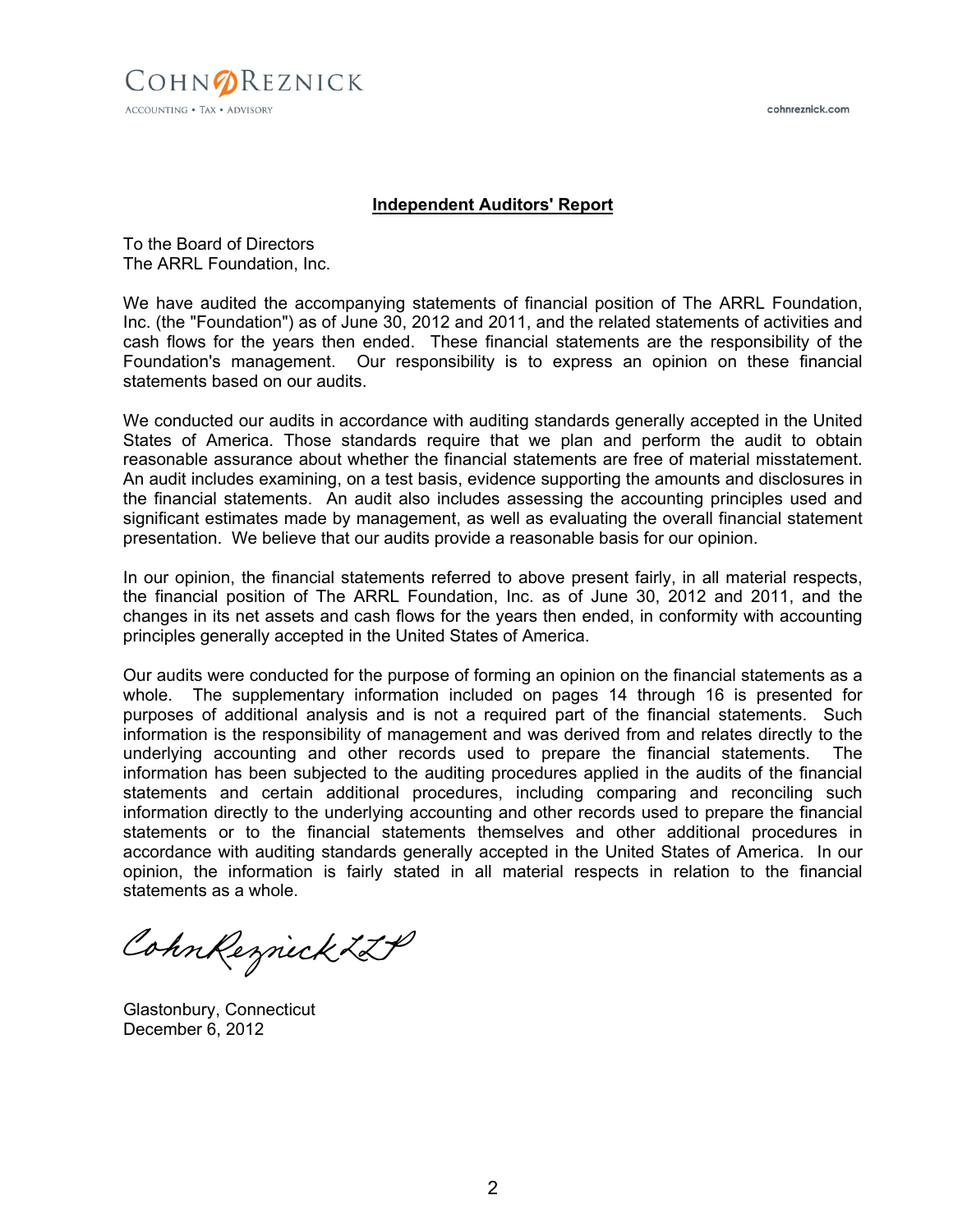# **Statements of Financial Position June 30, 2012 and 2011**

# **Assets**

|                                                                                                     | 2012                                           |                            | 2011                                           |
|-----------------------------------------------------------------------------------------------------|------------------------------------------------|----------------------------|------------------------------------------------|
| Assets:<br>Cash and cash equivalents<br>Investments<br>Interest receivable                          | \$<br>136,118<br>3,571,780<br>14,279           | \$                         | 96,629<br>2,930,907<br>17,400                  |
| <b>Total assets</b>                                                                                 | \$3,722,177                                    |                            | \$3,044,936                                    |
| <b>Liabilities and Net Assets</b><br>Liabilities                                                    | \$                                             | $\boldsymbol{\mathcal{S}}$ |                                                |
| Commitments                                                                                         |                                                |                            |                                                |
| Net assets:<br>Unrestricted<br>Temporarily restricted<br>Permanently restricted<br>Total net assets | 138,820<br>2,021,589<br>1,561,768<br>3,722,177 |                            | 116,832<br>1,406,336<br>1,521,768<br>3,044,936 |
| Total liabilities and net assets                                                                    | 3,722,177                                      |                            | 3,044,936                                      |

See Notes to Financial Statements.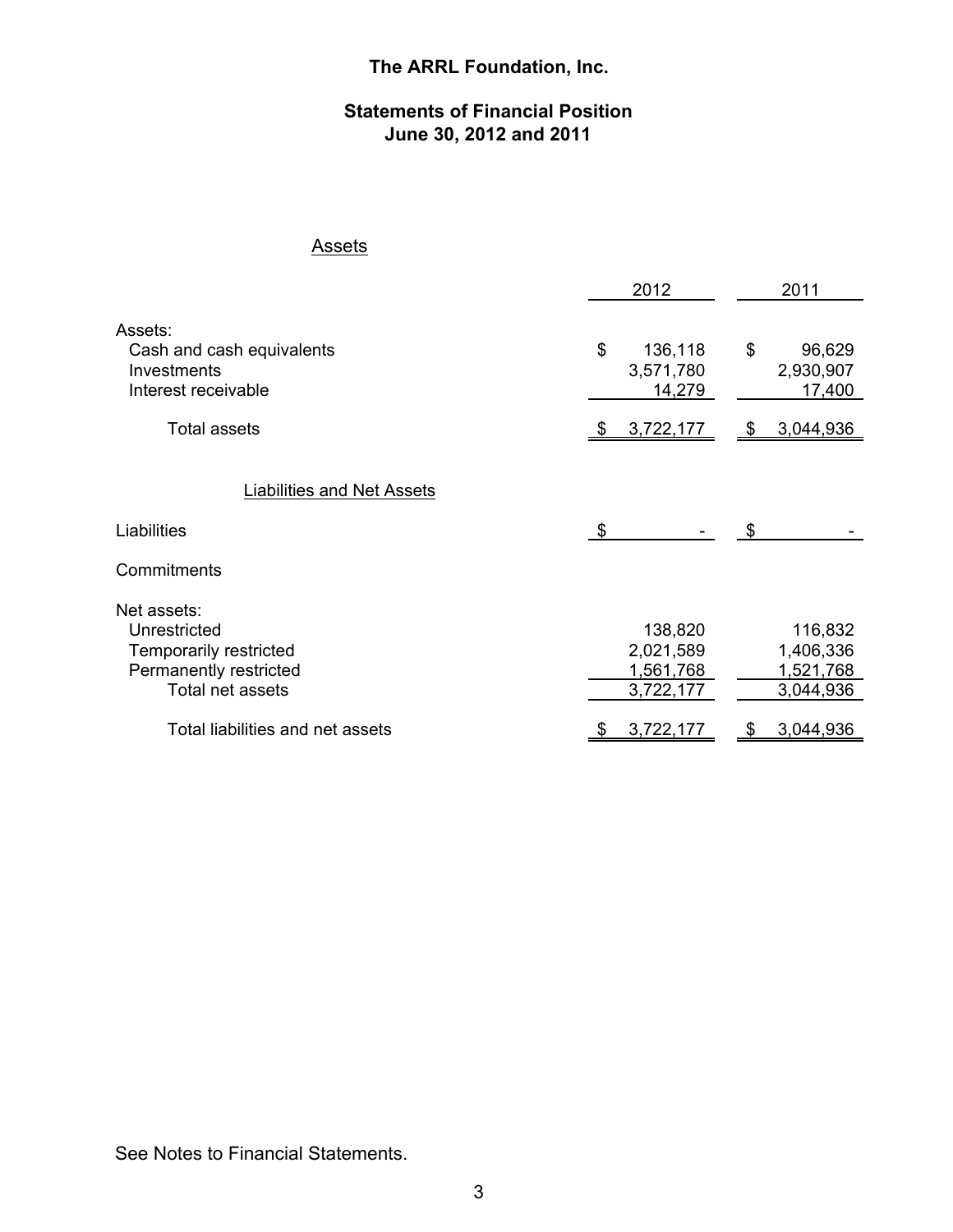# **Years Ended June 30, 2012 and 2011 Statements of Activities**

|                                                                                                                             | 2012                                        |    |                                             |     |                           |      |                                        | 2011                                  |    |                                          |     |                           |    |                                       |  |
|-----------------------------------------------------------------------------------------------------------------------------|---------------------------------------------|----|---------------------------------------------|-----|---------------------------|------|----------------------------------------|---------------------------------------|----|------------------------------------------|-----|---------------------------|----|---------------------------------------|--|
|                                                                                                                             | Unrestricted                                |    | Temporarily<br>Restricted                   |     | Permanently<br>Restricted |      | Total                                  | Unrestricted                          |    | Temporarily<br>Restricted                |     | Permanently<br>Restricted |    | Total                                 |  |
| Public support and other revenue:<br>Contributions<br>Interest and dividend income<br>Net assets released from restrictions | 1,683<br>\$.<br>3,547<br>175,757<br>180,987 | \$ | 550,548<br>177,975<br>(175, 757)<br>552,766 | \$. | 40,000<br>40,000          | \$   | 592,231<br>181,522<br>773,753          | 15,147<br>4,869<br>187,718<br>207,734 | \$ | 26,494<br>162,850<br>(187, 718)<br>1,626 | \$. |                           | \$ | 41,641<br>167,719<br>209,360          |  |
| Expenditures:<br>Scholarships<br>Grants<br>Administrative                                                                   | 159,012<br>12,093<br>34,108<br>205,213      |    |                                             |     |                           |      | 159,012<br>12,093<br>34,108<br>205,213 | 172,960<br>8,149<br>29,463<br>210,572 |    |                                          |     |                           |    | 172,960<br>8,149<br>29,463<br>210,572 |  |
| (Deficiency) excess of public support and<br>other revenue over expenditures                                                | (24, 226)                                   |    | 552,766                                     |     | 40,000                    |      | 568,540                                | (2,838)                               |    | 1,626                                    |     |                           |    | (1, 212)                              |  |
| Realized and unrealized<br>gain on investments                                                                              | 46,214                                      |    | 62,487                                      |     |                           |      | 108,701                                | 76,981                                |    | 112,631                                  |     |                           |    | 189,612                               |  |
| Change in net assets before other changes                                                                                   | 21,988                                      |    | 615,253                                     |     | 40,000                    |      | 677,241                                | 74,143                                |    | 114,257                                  |     |                           |    | 188,400                               |  |
| Other changes:<br>Reclassification due to changes in donor intent<br>Total other changes                                    |                                             |    |                                             |     |                           |      |                                        | (6,000)<br>(6,000)                    |    | 6,000<br>6,000                           |     |                           |    |                                       |  |
| Change in net assets                                                                                                        | 21,988                                      |    | 615,253                                     |     | 40,000                    |      | 677,241                                | 68,143                                |    | 120,257                                  |     |                           |    | 188,400                               |  |
| Net assets, beginning of year                                                                                               | 116,832                                     |    | ,406,336                                    |     | 1,521,768                 |      | 3,044,936                              | 48,689                                |    | 1,286,079                                |     | 1,521,768                 |    | 2,856,536                             |  |
| Net assets, end of year                                                                                                     | 138,820                                     |    | 2,021,589                                   |     | 1,561,768                 | - \$ | 3,722,177                              | 116,832                               |    | 1,406,336                                |     | 1,521,768                 |    | 3,044,936                             |  |

See Notes to Financial Statements.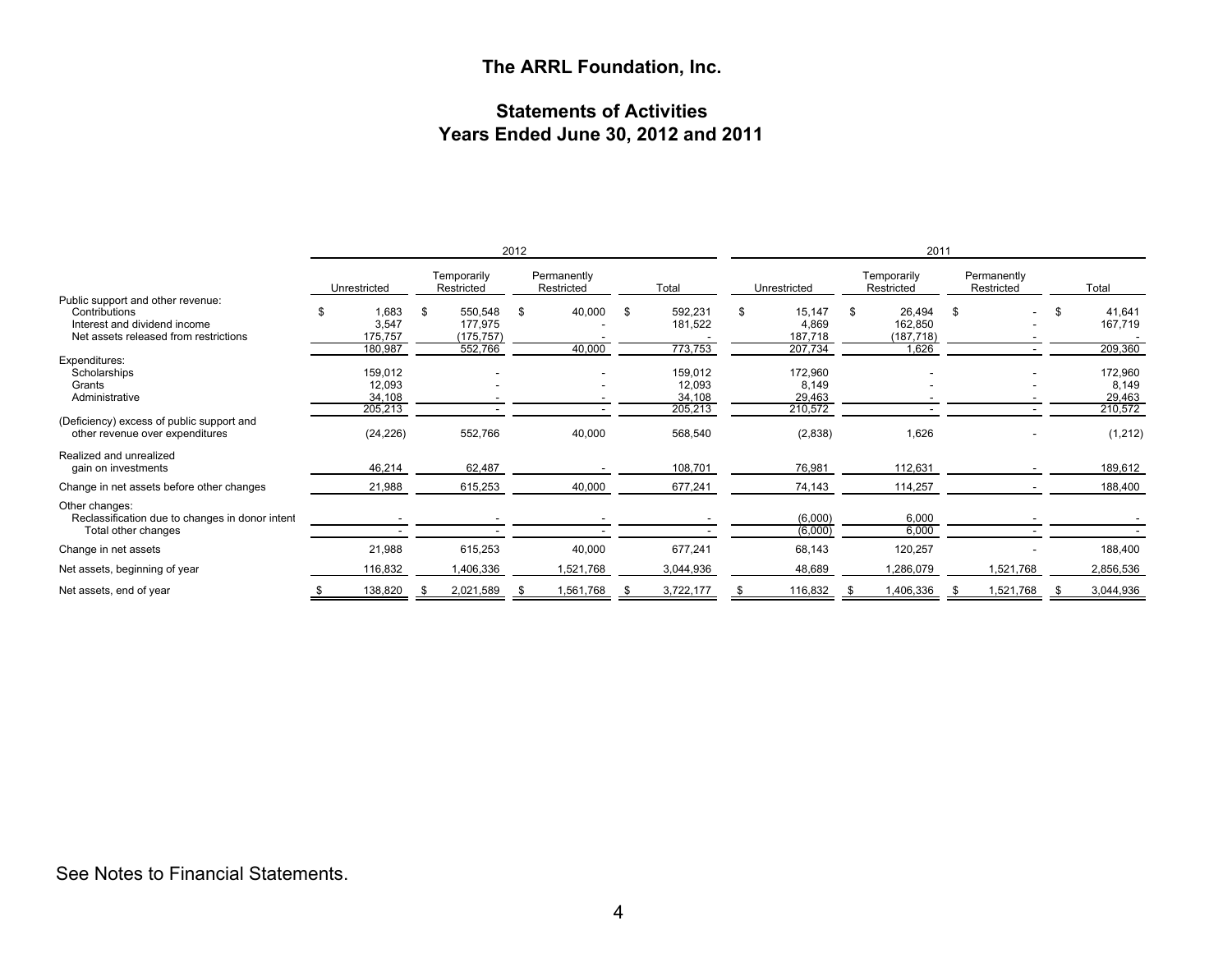# **Statements of Cash Flows June 30, 2012 and 2011**

|                                                                                                                                                           | 2012             | 2011 |                       |  |
|-----------------------------------------------------------------------------------------------------------------------------------------------------------|------------------|------|-----------------------|--|
| Operating activities:<br>Change in net assets<br>Adjustments to reconcile change in net assets<br>to net cash provided by (used in) operating activities: | \$<br>677,241    | \$   | 188,400               |  |
| Receipts to establish or increase permanent endowment                                                                                                     | (40,000)         |      |                       |  |
| Unrealized gain on investments<br>Realized loss (gain) on investments<br>Change in operating asset:                                                       | (108, 731)<br>30 |      | (187, 792)<br>(1,820) |  |
| Interest receivable                                                                                                                                       | 3,121            |      | (1, 562)              |  |
| Net cash provided by (used in) operating activities                                                                                                       | 531,661          |      | (2,774)               |  |
| Investing activities:                                                                                                                                     |                  |      |                       |  |
| Proceeds from sales of investments                                                                                                                        | 404,235          |      | 637,820               |  |
| Purchases of investments                                                                                                                                  | (936,407)        |      | (777,507)             |  |
| Net cash used in investing activities                                                                                                                     | (532,172)        |      | (139,687)             |  |
| Financing activities:                                                                                                                                     |                  |      |                       |  |
| Receipts to establish or increase permanent endowment                                                                                                     | 40,000           |      |                       |  |
| Net increase (decrease) in cash and cash equivalents                                                                                                      | 39,489           |      | (142, 461)            |  |
| Cash and cash equivalents, beginning of year                                                                                                              | 96,629           |      | 239,090               |  |
| Cash and cash equivalents, end of year                                                                                                                    | <u>136,118</u>   |      | 96,629                |  |

See Notes to Financial Statements.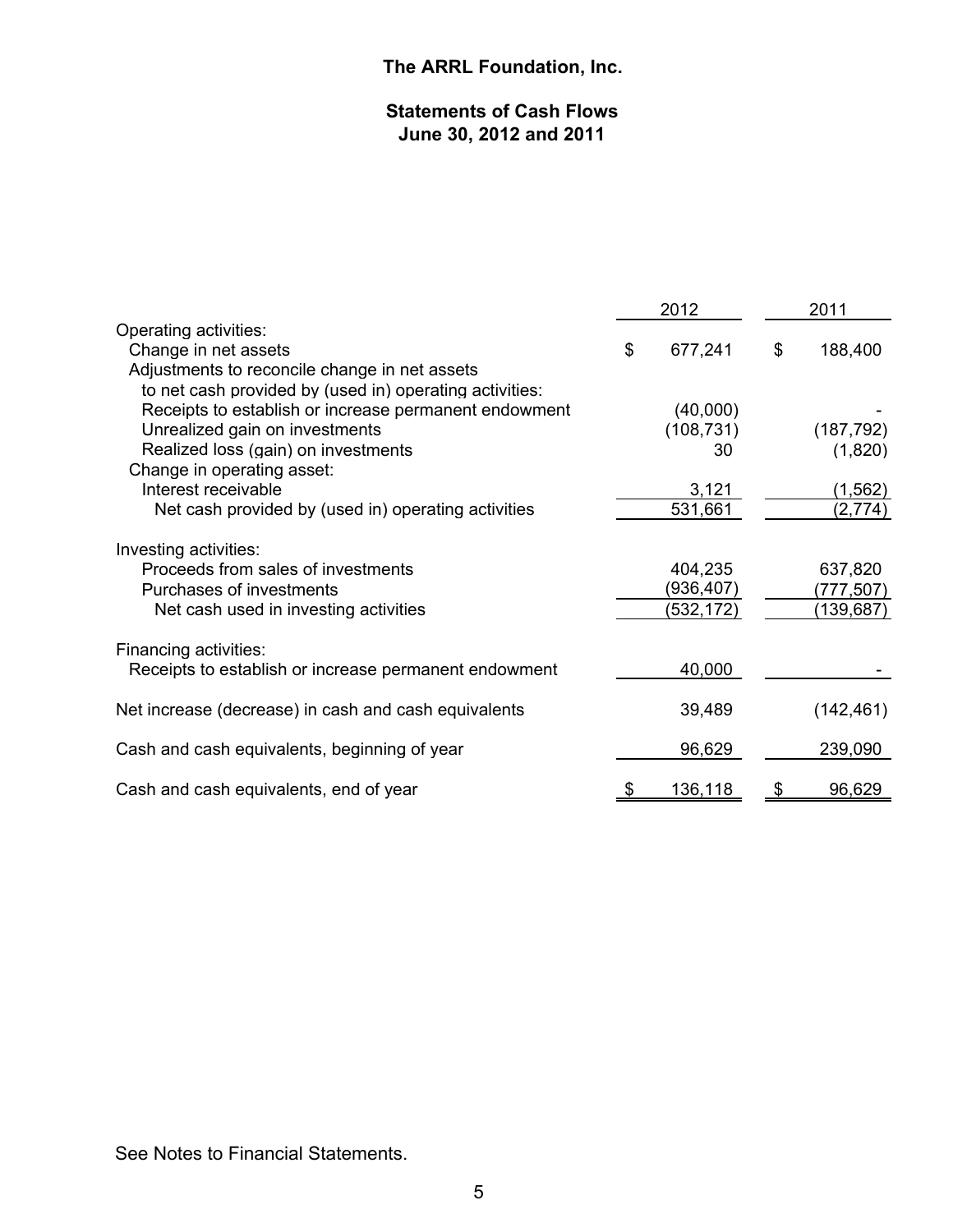# **Notes to Financial Statements**

### **Note 1 - Organization and summary of significant accounting policies: Organization:**

The ARRL Foundation, Inc. (the "Foundation") was incorporated as a not-forprofit corporation in September 1973 to administer programs to support the Amateur Radio community. The Foundation awards scholarships for higher education and awards grants to individuals throughout the United States for the development of Amateur satellite and other innovative programs related to the mission of The America Radio Relay League, Inc. ("ARRL").

### **Basis of presentation:**

The accompanying financial statements have been prepared on the accrual basis of accounting in accordance with accounting principles generally accepted in the United States of America. The financial statements report information regarding its financial position and activities according to three classes of net assets: unrestricted, temporarily restricted and permanently restricted. They are described as follows:

Unrestricted - Net assets that are not subject to explicit donor-imposed stipulations. Unrestricted net assets may be designated for specific purposes by action of the Board of Directors.

Temporarily Restricted - Net assets whose use by the Foundation is subject to either explicit donor-imposed stipulations, or to those imposed by operation of law, that can be fulfilled by actions of the Foundation or that expire by the passage of time.

Permanently Restricted - Net assets subject to explicit donor-imposed stipulations, or to those imposed by operation of law, that they be maintained permanently by the Foundation and stipulate the use of income and/or appreciation as temporarily restricted based on donor-imposed stipulations or by operation of law.

# **Tax exempt status:**

The Foundation is exempt under Section 501(c)(3) of the Internal Revenue Code (the "IRC") and is exempt from private foundation status under IRC Section 509(a)(3) and as such is not subject to Federal or state income taxes.

The Foundation has no unrecognized tax benefits at June 30, 2012 and 2011. The Foundation's U.S. Federal information returns prior to fiscal year 2009 are closed and management continually evaluates expiring statutes of limitations, audits, proposed settlements, changes in tax law and new authoritative rulings.

If the Foundation had unrelated business income taxes, it would recognize interest and penalties associated with any tax matters as part of the income tax provision and include accrued interest and penalties with the related tax liability in the statements of financial position.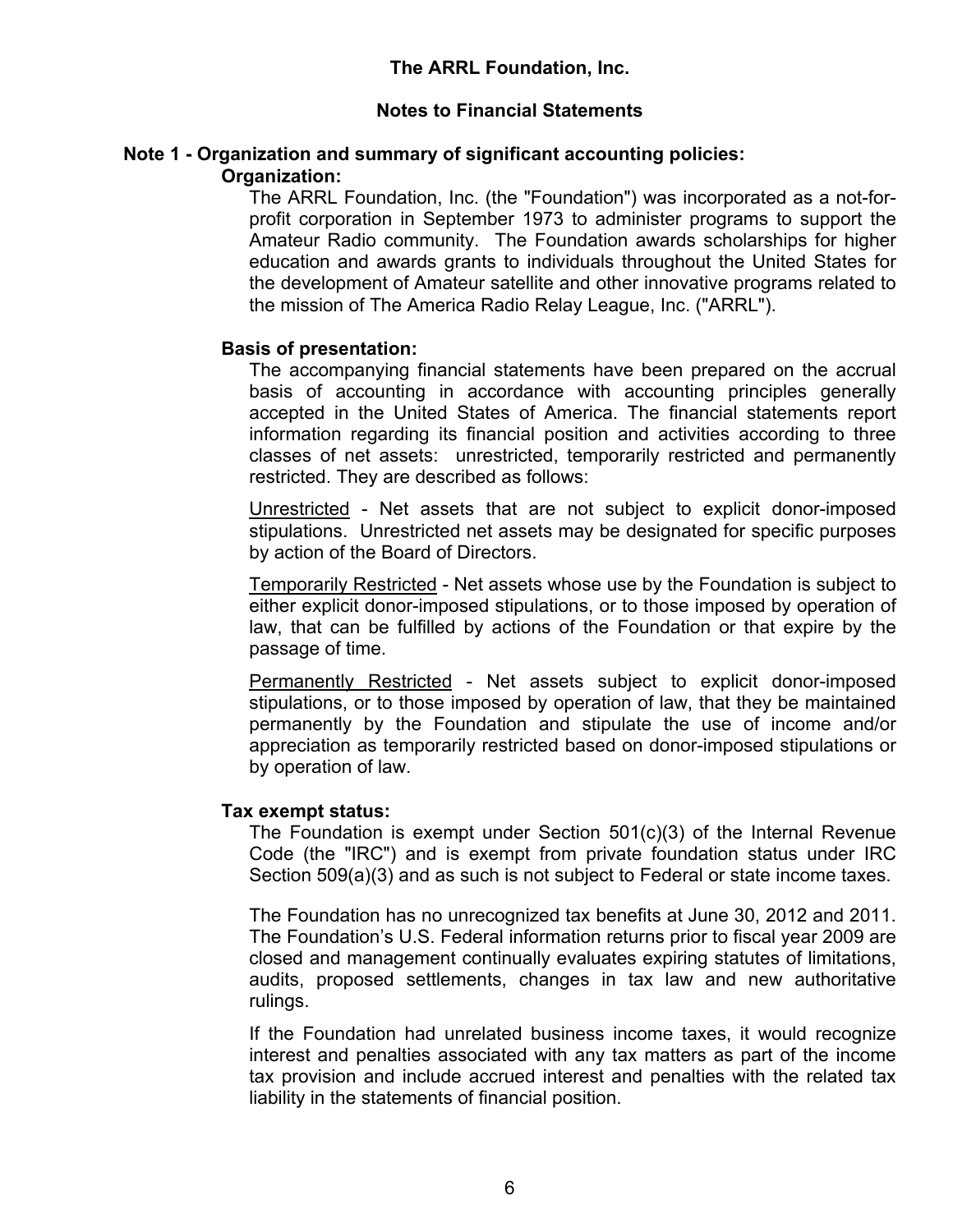# **Notes to Financial Statements**

# **Cash and cash equivalents:**

Cash and cash equivalents include all cash balances and highly liquid short-term instruments with an original maturity of three months or less when acquired. Cash equivalents were \$136,118 and \$96,629 as of June 30, 2012 and 2011, respectively.

### **Investments:**

The Foundation reports investments at fair value (see Note 4) and reflects any gain or loss in the statements of activities. Investment income and gains and losses are considered unrestricted unless temporarily restricted by donor stipulation or by operation of law.

# **Contributions:**

Contributions received are recorded as unrestricted, temporarily restricted or permanently restricted support depending on the existence and/or nature of any donor restrictions. Support that is restricted by the donor is reported as an increase in unrestricted net assets if the restrictions expire in the reporting period in which the support is recognized. All other donor-restricted support is reported as an increase in temporarily or permanently restricted net assets depending on the nature of the restriction. When a restriction expires (that is, when a stipulated time restriction ends or purpose restriction is accomplished), temporarily restricted net assets are reclassified to unrestricted net assets and reported in the statements of activities as net assets released from restrictions.

# **Endowment and spending policy:**

The Foundation has adopted investment and spending policies for endowment assets that attempt to provide a predictable stream of funding to programs supported by its endowment while seeking to maintain the purchasing power of the endowment assets. Endowment assets include those assets of donor-restricted funds that the Foundation must hold in perpetuity as well as board-designated funds. Under this policy, as approved by the Board of Directors, the endowment assets are invested in accordance with sound investment practices that emphasize long-term investment fundamentals. It is recognized that short-term market fluctuations may cause variations in account performance.

To satisfy its long-term rate of return objectives, the Foundation relies on a total return strategy in which investment returns are achieved through both capital appreciation (realized and unrealized) and current yield (interest and dividends). The Foundation targets a diversified asset allocation that places a greater emphasis on equity-based investments to achieve its long-term return objectives within prudent risk constraints.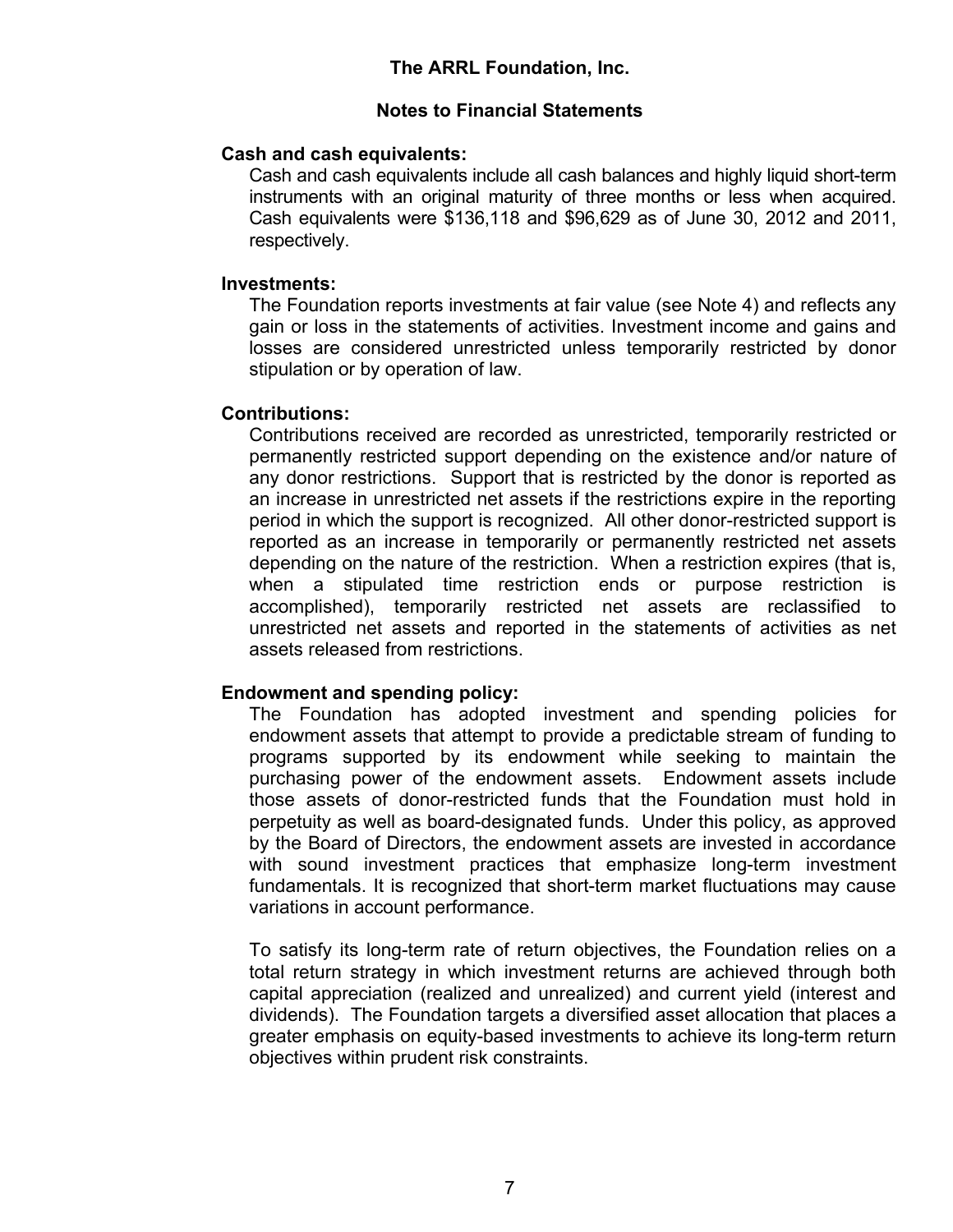### **Notes to Financial Statements**

The Foundation has a policy of appropriating funds for distribution based on an annual review of investment results, available net assets and scholarship requests. The Board of Directors then votes on an annual basis to award funds to individuals or organizations that meet certain criteria. In establishing this policy, the Foundation considered the long-term expected return on its endowment. Accordingly, over the long-term, the Foundation expects the current spending policy to allow its endowment to grow at 4%. This is consistent with the Foundation's objective to maintain the purchasing power of the endowment assets held in perpetuity or for a specified term as well as to provide additional real growth through new gifts and investment return.

#### **Use of estimates:**

The preparation of the Foundation's financial statements in conformity with accounting principles generally accepted in the United States of America requires management to make estimates and assumptions that affect certain reported amounts and disclosures. Accordingly, actual results could differ from those estimates.

#### **Functional expenses:**

The cost of providing various program and supporting services has been summarized on a functional basis in the statements of activities. Accordingly, certain costs have been allocated among the programs and supporting services benefited.

#### **Subsequent events:**

The Foundation has evaluated events and transactions for potential recognition or disclosure through December 6, 2012, which is the date the financial statements were available to be issued.

# **Note 2 - Concentrations:**

#### **Credit risk:**

Financial instruments which potentially subject the Foundation to concentrations of credit risk consist primarily of cash and cash equivalents. The Foundation maintains its cash and cash equivalents with high-credit quality financial institutions. At times, such amounts may exceed Federally insured limits.

#### **Market value risk:**

The Foundation invests in various debt and equity securities. These investment securities are exposed to interest rate, market, credit and other risks depending on the nature of the specific investment. Accordingly, it is at least reasonably possible that these factors will result in changes in the value of the Foundation's investments which could materially affect amounts reported in the financial statements.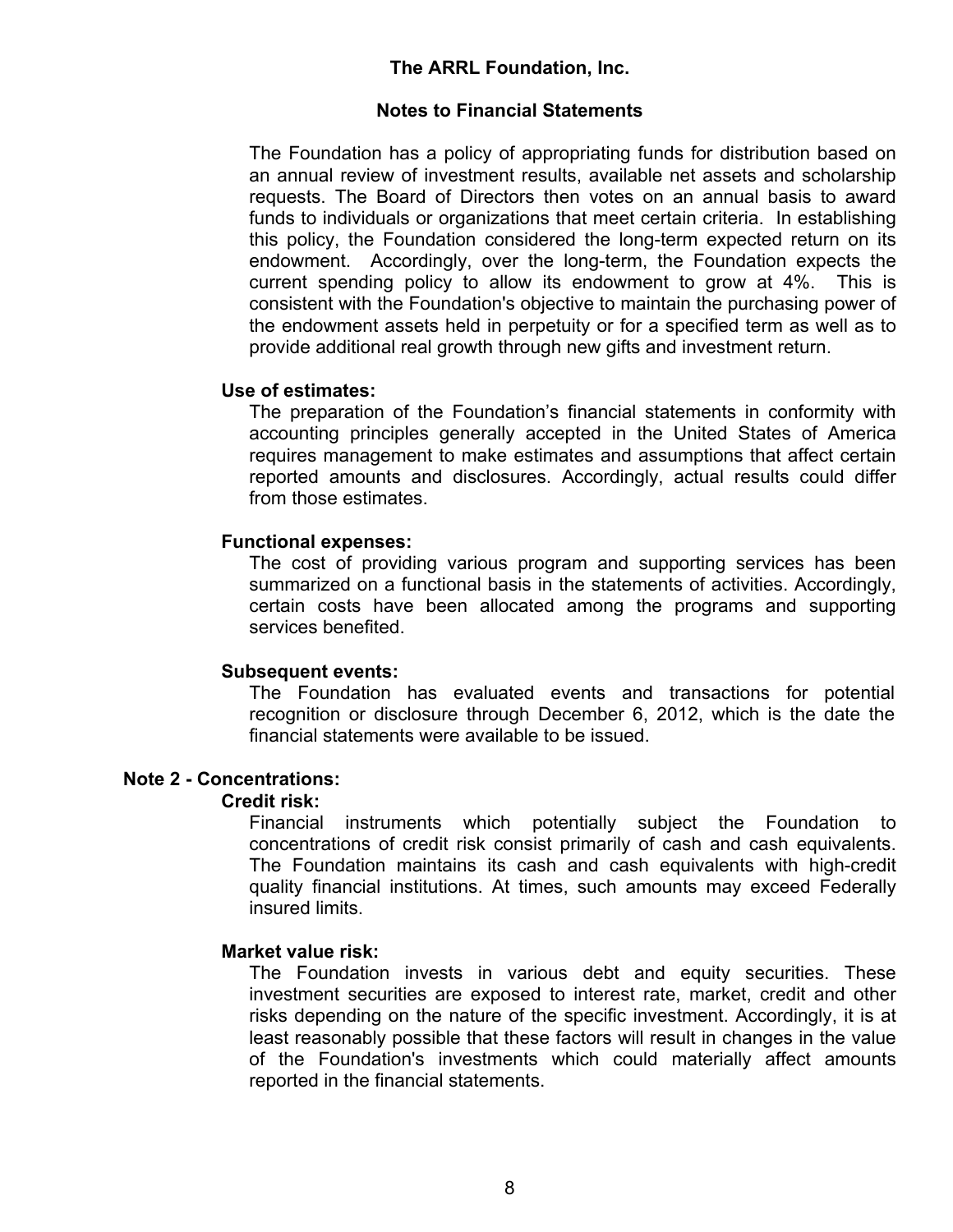#### **Notes to Financial Statements**

#### **Note 3 - Investments:**

The following summarizes the relationship between fair value and cost as presented in the financial statements as of June 30:

|                           |                   | 2012            |             |                   | 2011             |               |
|---------------------------|-------------------|-----------------|-------------|-------------------|------------------|---------------|
|                           |                   |                 | Unrealized  |                   |                  | Unrealized    |
|                           | <b>Fair Value</b> | Cost            | Gain (Loss) | <b>Fair Value</b> | Cost             | Gain (Loss)   |
| Domestic corporate bonds  | 1.261.080<br>\$.  | 1.253.907<br>\$ | 7.173<br>\$ | 1.004.785<br>S    | 995.337<br>\$    | 9,448<br>\$   |
| Domestic common stocks    | 1.076.611         | 861.493         | 215.118     | 713.186           | 591.686          | 121.500       |
| Domestic preferred stocks | 800.712           | 807.816         | (7.104)     | 812.788           | 832,380          | (19,592)      |
| Foreign preferred stocks  | 235.490           | 250,000         | (14,510)    | 235.286           | 250,000          | (14, 714)     |
| Other                     | 146.125           | 123.796         | 22.329      | 113.290           | 95.467           | 17.823        |
| U.S. Treasury bonds       | 51,762            | 38.380          | 13.382      | 51,572            | 38.380           | 13,192        |
| Totals, end of year       | 3,571,780         | 3,335,392       | 236,388     | 2,930,907<br>S    | 2,803,250<br>SS. | 127,657       |
| Totals, beginning of year | \$ 2,930,907      | 2,803,250<br>S. | 127,657     | 2,601,608<br>S    | 2,661,743<br>S   | (60,135)      |
| Net unrealized gain for   |                   |                 |             |                   |                  |               |
| the year                  |                   |                 | 108.731     |                   |                  | 187,792<br>\$ |

The following schedule summarizes the investment return in the statements of activities:

|                                       |    | 2011    |         |  |
|---------------------------------------|----|---------|---------|--|
| Interest and dividend income          | S  | 181.522 | 167.719 |  |
| Net realized and unrealized gain      |    | 108.701 | 189.612 |  |
| Investment advisory fees (see Note 9) |    | (8.219) | (7,261) |  |
|                                       | \$ | 282.004 | 350,070 |  |

#### **Note 4 - Fair value measurements:**

The Foundation values its financial assets and liabilities based on the price that would be received to sell an asset or paid to transfer a liability in an orderly transaction between market participants at the measurement date. In order to increase consistency and comparability in fair value measurements, a fair value hierarchy was established that prioritizes observable and unobservable inputs used to measure fair value into three broad levels, which are described below:

Level 1: Quoted prices (unadjusted) in active markets that are accessible at the measurement date for identical assets or liabilities. The fair value hierarchy gives the highest priority to Level 1 inputs.

Level 2: Observable inputs other than Level 1 prices such as quoted prices for similar assets or liabilities; quoted prices in inactive markets or model-derived valuations in which all significant inputs are observable or can be derived principally from or corroborated with observable market data.

Level 3: Unobservable inputs are used when little or no market data is available. The fair value hierarchy gives the lowest priority to Level 3 inputs.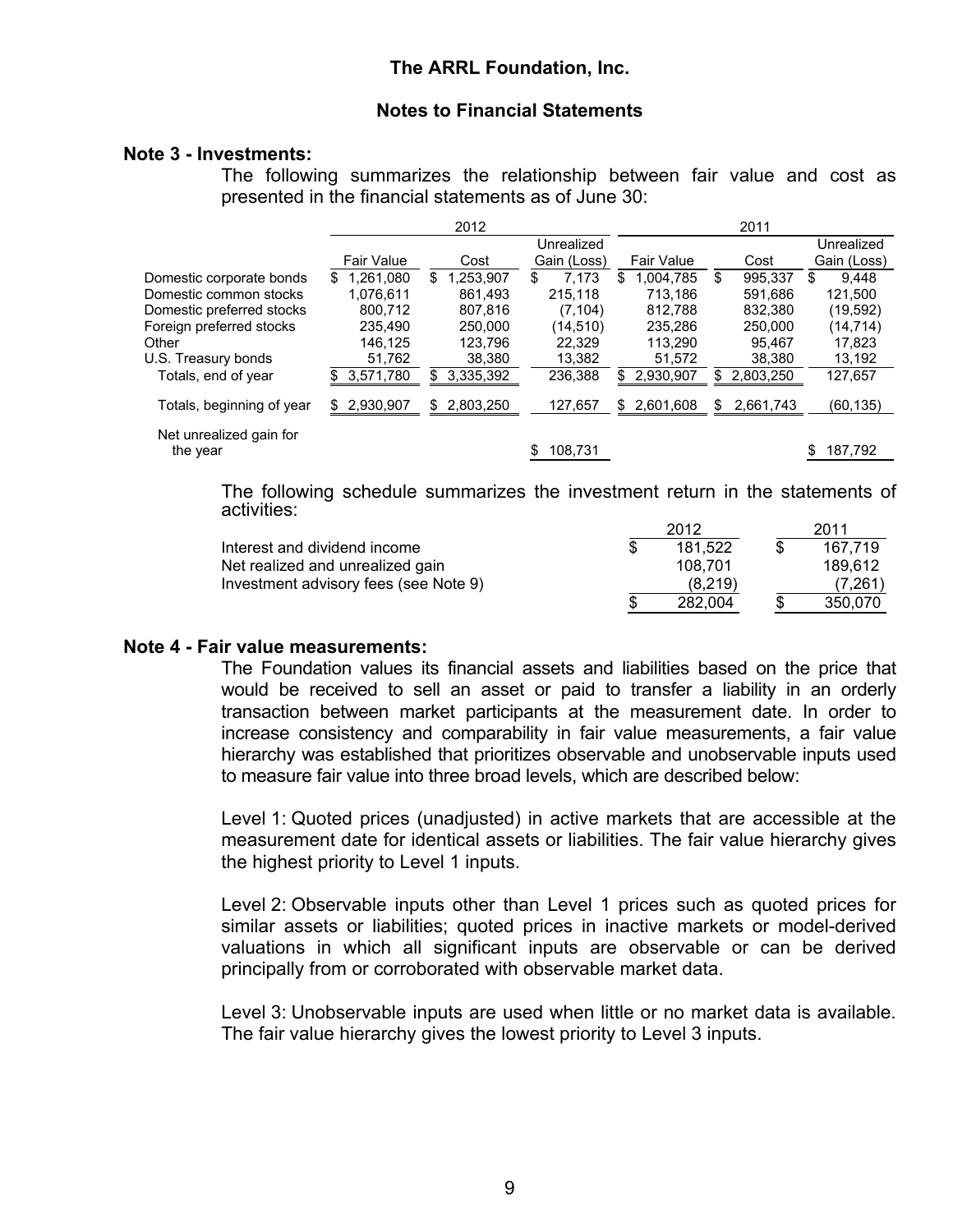# **Notes to Financial Statements**

In determining fair value, the Foundation utilizes valuation techniques that maximize the use of observable inputs and minimize the use of unobservable inputs to the extent possible as well as considers counterparty credit risk in its assessment of fair value.

Financial assets carried at fair value at June 30, 2012 and 2011 are classified in the tables below in one of the three categories described above:

|                            |           | 2012     |           |    |         |    |           |  |  |  |  |  |
|----------------------------|-----------|----------|-----------|----|---------|----|-----------|--|--|--|--|--|
|                            | Level 1   |          | Level 2   |    | Level 3 |    | Total     |  |  |  |  |  |
| Domestic corporate bonds\$ |           | - \$     | 1,261,080 | \$ |         | \$ | 1,261,080 |  |  |  |  |  |
| Domestic common stocks     | 1,076,611 |          |           |    |         |    | 1,076,611 |  |  |  |  |  |
| Domestic preferred stocks  | 800,712   |          |           |    |         |    | 800,712   |  |  |  |  |  |
| Foreign preferred stocks   | 235,490   |          |           |    |         |    | 235,490   |  |  |  |  |  |
| Other                      | 107,099   |          | 39,026    |    |         |    | 146,125   |  |  |  |  |  |
| U.S. Treasury bonds        |           |          | 51,762    |    |         |    | 51,762    |  |  |  |  |  |
| Totals                     | 2,219,912 | <b>S</b> | 1,351,868 | \$ |         | \$ | 3,571,780 |  |  |  |  |  |
|                            | 2011      |          |           |    |         |    |           |  |  |  |  |  |
|                            | Level 1   |          | Level 2   |    | Level 3 |    | Total     |  |  |  |  |  |
| Domestic corporate bonds\$ |           | -\$      | 1,004,785 | \$ |         | \$ | 1,004,785 |  |  |  |  |  |
| Domestic common stocks     | 713,186   |          |           |    |         |    | 713,186   |  |  |  |  |  |
| Domestic preferred stocks  | 812,788   |          |           |    |         |    | 812,788   |  |  |  |  |  |
| Foreign preferred stocks   | 235,286   |          |           |    |         |    | 235,286   |  |  |  |  |  |
| Other                      | 75,003    |          | 38,287    |    |         |    | 113,290   |  |  |  |  |  |
| U.S. Treasury bonds        |           |          | 51,572    |    |         |    | 51,572    |  |  |  |  |  |
| <b>Totals</b><br>\$        | 1,836,263 | \$       | 1,094,644 | \$ |         |    | 2,930,907 |  |  |  |  |  |

The fair value of U.S. Treasury bonds and corporate bonds are estimated using market price quotations (where observable), based on recently executed transactions or bond spreads of the issuer (Level 2). If the spread data does not reference the issuer, then data that references a comparable issuer is used. When observable price quotations are not available, fair value is determined based on cash flow models with yield curves or bond spreads.

Investments in common stocks that are listed on a national securities exchange or reported on the NASDAQ national market are valued at their last sales price on the valuation date (Level 1). In the absence thereof, a pricing model is used to develop a value based on securities with similar characteristics (Level 2).

Investments in preferred stocks are valued at their last sales price on the valuation date (Level 1). In the absence thereof, a pricing model is used to develop a value based on securities with similar characteristics (Level 2).

Other investments that are listed on a national securities exchange or reported on the NASDAQ national market are valued at their last sales price on the valuation date (Level 1). In the absence thereof, a pricing model is used to develop a value based on securities with similar characteristics (Level 2).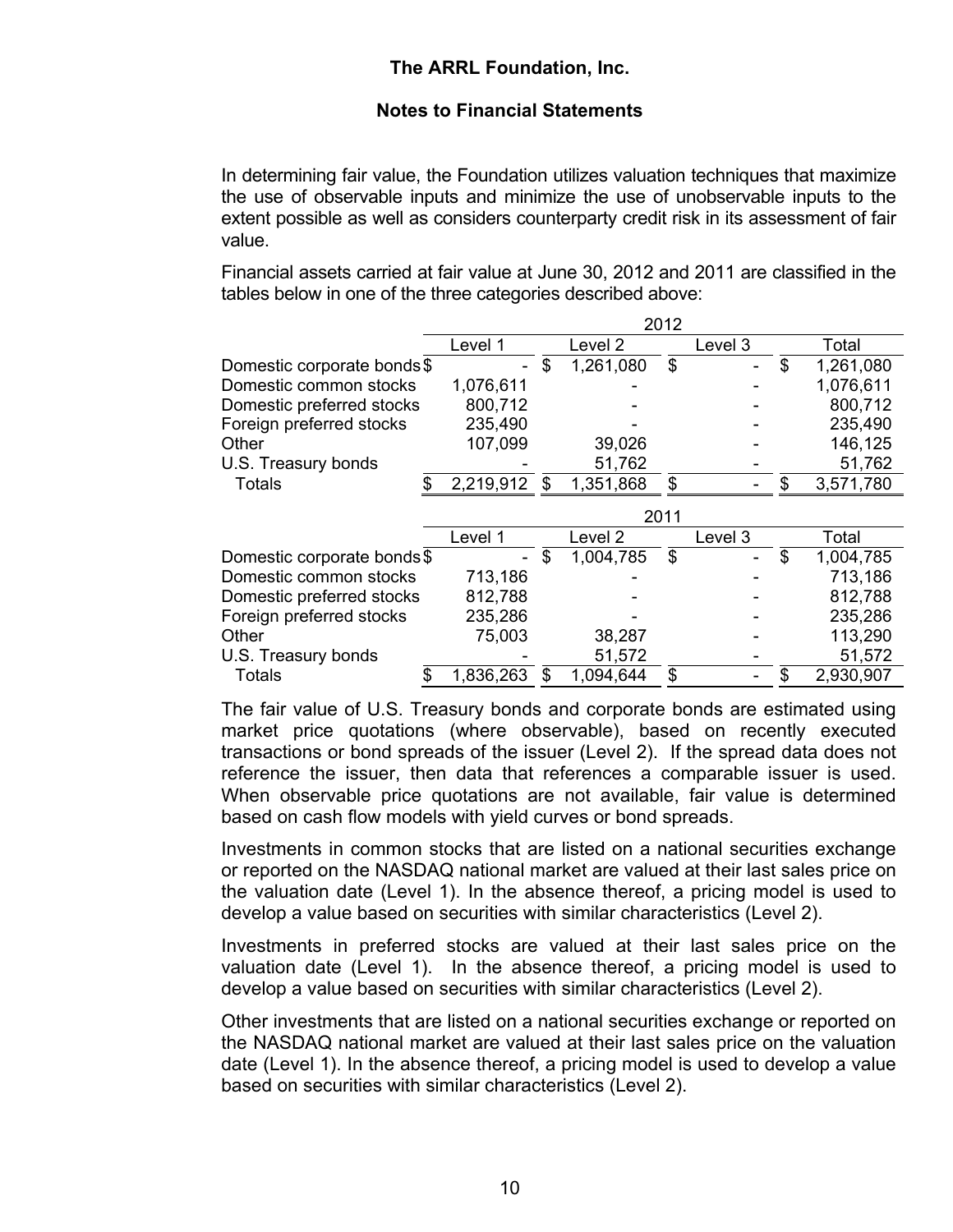# **Notes to Financial Statements**

The Foundation's policy is to recognize transfers in and transfers out of each level as of the actual event or change in circumstance that caused the transfer. There were no transfers during the years ended June 30, 2012 and 2011.

There were no changes in valuation methodology during the current year.

The preceding methods may produce a fair value calculation that may not be indicative of net realizable value or reflective of future fair values. Furthermore, although the Foundation believes its valuation methods are appropriate and consistent with other market participants, the use of different methodologies or assumptions to determine the fair value of certain financial instruments could result in a different fair value measurement at the reporting date.

# **Note 5 - Contributions restricted by donors:**

The Foundation receives donor contributions which are restricted for purposes specified by the donors. These restricted contributions are administered by designated officials of the Foundation in accordance with those restrictions and are presented in further detail on the Restricted Fund Summary on pages 14 through 16.

### **Note 6 - Permanently restricted net assets:**

Permanently restricted net assets are composed of donor-restricted endowment fund investments. Income generated from these invested net assets are restricted for funding of scholarships and grant awards. These assets are presented in further detail on the Restricted Fund Summary on pages 14 through 16.

#### **Note 7 - Endowment:**

The Foundation's endowment includes nine donor-restricted endowment funds. As required by accounting principles generally accepted in the United States of America, net assets associated with endowment funds, including funds designated by the Board of Directors to function as endowments, are classified and reported based on the existence or absence of donor-imposed restrictions. The Board of Directors has interpreted the Connecticut Uniform Prudent Management of Institutional Funds Act ("CTUPMIFA") as requiring the preservation of the fair value of the original gift as of the gift date of the donorrestricted endowment funds absent explicit donor stipulations to the contrary.

As a result of this interpretation, the Foundation classifies as permanently restricted net assets (a) the original value of gifts donated to the permanent endowment, (b) the original value of subsequent gifts to the permanent endowment and (c) accumulations to the permanent endowment made in accordance with the direction of the applicable donor gift instrument at the time the accumulation is added to the fund. The remaining portion of the donorrestricted endowment fund that is not classified in permanently restricted net assets is classified as temporarily restricted net assets until those amounts are appropriated for expenditure by the Board of Directors in a manner consistent with the standard of prudence prescribed by CTUPMIFA.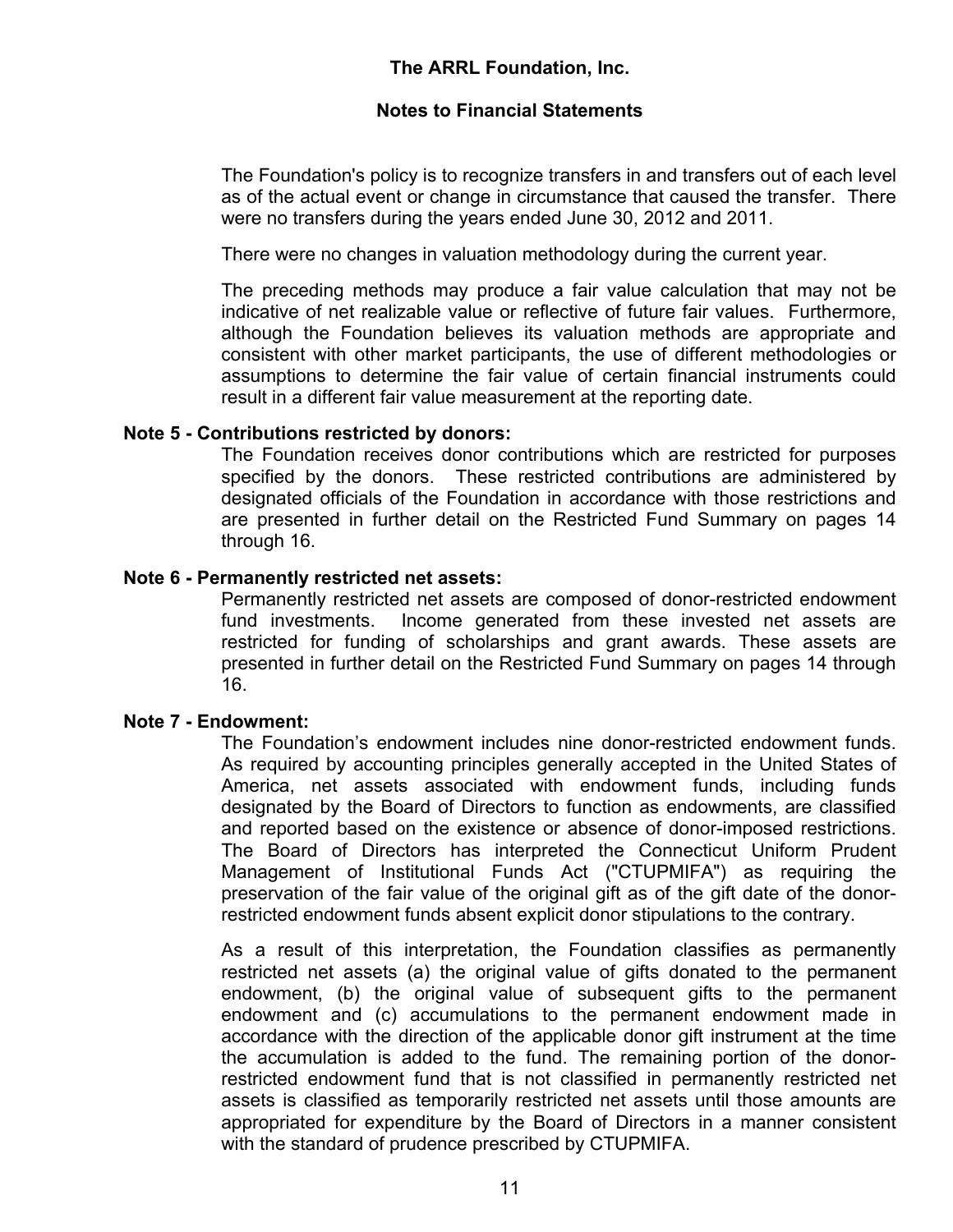### **Notes to Financial Statements**

In accordance with CTUPMIFA, the Foundation considers the following factors in making a determination to appropriate or accumulate donor-restricted endowment funds: (1) the duration and preservation of the various funds, (2) the purposes of the Foundation and donor-restricted endowment funds, (3) general economic conditions, (4) the possible effect of inflation and deflation, (5) the expected total return from income and the appreciation (depreciation) of investments, (6) other resources of the Foundation and (7) the Foundation's investment policies.

Endowment net asset composition by type of fund as of June 30, 2012 is as follows:

|                  |   |                          |  | Temporarily |  | Permanently |  |          |
|------------------|---|--------------------------|--|-------------|--|-------------|--|----------|
|                  |   | Unrestricted             |  | Restricted  |  | Restricted  |  | Total    |
| Donor-restricted |   |                          |  |             |  |             |  |          |
| endowment funds  | S | $\overline{\phantom{0}}$ |  | 407.136     |  | 1.561.768   |  | .968.904 |

Changes in endowment net assets for the year ended June 30, 2012 are as follows:

|                                | Unrestricted |    | Temporarily<br>Restricted | Permanently<br>Restricted | Total           |  |
|--------------------------------|--------------|----|---------------------------|---------------------------|-----------------|--|
| Endowment net assets,          |              |    |                           |                           |                 |  |
| beginning of year              | \$           | \$ | 344,102                   | \$<br>1,521,768           | \$<br>1,865,870 |  |
| Investment income              |              |    | 105,061                   |                           | 105,061         |  |
| Net realized and<br>unrealized |              |    |                           |                           |                 |  |
| appreciation                   |              |    | 62,487                    |                           | 62,487          |  |
| Contributions                  |              |    |                           | 40,000                    | 40,000          |  |
| Amounts<br>appropriated for    |              |    |                           |                           |                 |  |
| expenditure                    |              |    | (104,514)                 |                           | (104, 514)      |  |
| Endowment net assets,          |              |    |                           |                           |                 |  |
| end of year                    | \$           | \$ | 407,136                   | 1,561,768                 | 1,968,904       |  |
|                                |              |    |                           |                           |                 |  |

Endowment net asset composition by type of fund as of June 30, 2011 is as follows:

|                                     | Unrestricted |        | Temporarily<br>Restricted | Permanently<br>Restricted | ™otal     |
|-------------------------------------|--------------|--------|---------------------------|---------------------------|-----------|
|                                     |              |        |                           |                           |           |
| Donor-restricted<br>endowment funds | S            | $\sim$ | 344.102                   | 1.521.768                 | 1.865.870 |

Changes in endowment net assets for the year ended June 30, 2011 are as follows:

|                                                                          | Unrestricted  | Temporarily<br>Restricted |   | Permanently<br>Restricted | Total |                      |
|--------------------------------------------------------------------------|---------------|---------------------------|---|---------------------------|-------|----------------------|
| Endowment net assets,                                                    |               |                           |   |                           |       |                      |
| beginning of year<br>Investment income<br>Net realized and<br>unrealized | \$<br>(1,591) | \$<br>241,000<br>102,760  | S | 1,521,768                 | \$    | 1,761,177<br>102,760 |
| appreciation<br>Amounts<br>appropriated for                              | 1,591         | 112,631                   |   |                           |       | 114,222              |
| expenditure<br>Endowment net assets,                                     |               | (112,289)                 |   |                           |       | (112,289)            |
| end of year                                                              |               | \$<br>344,102             |   | 1,521,768                 |       | 1,865,870            |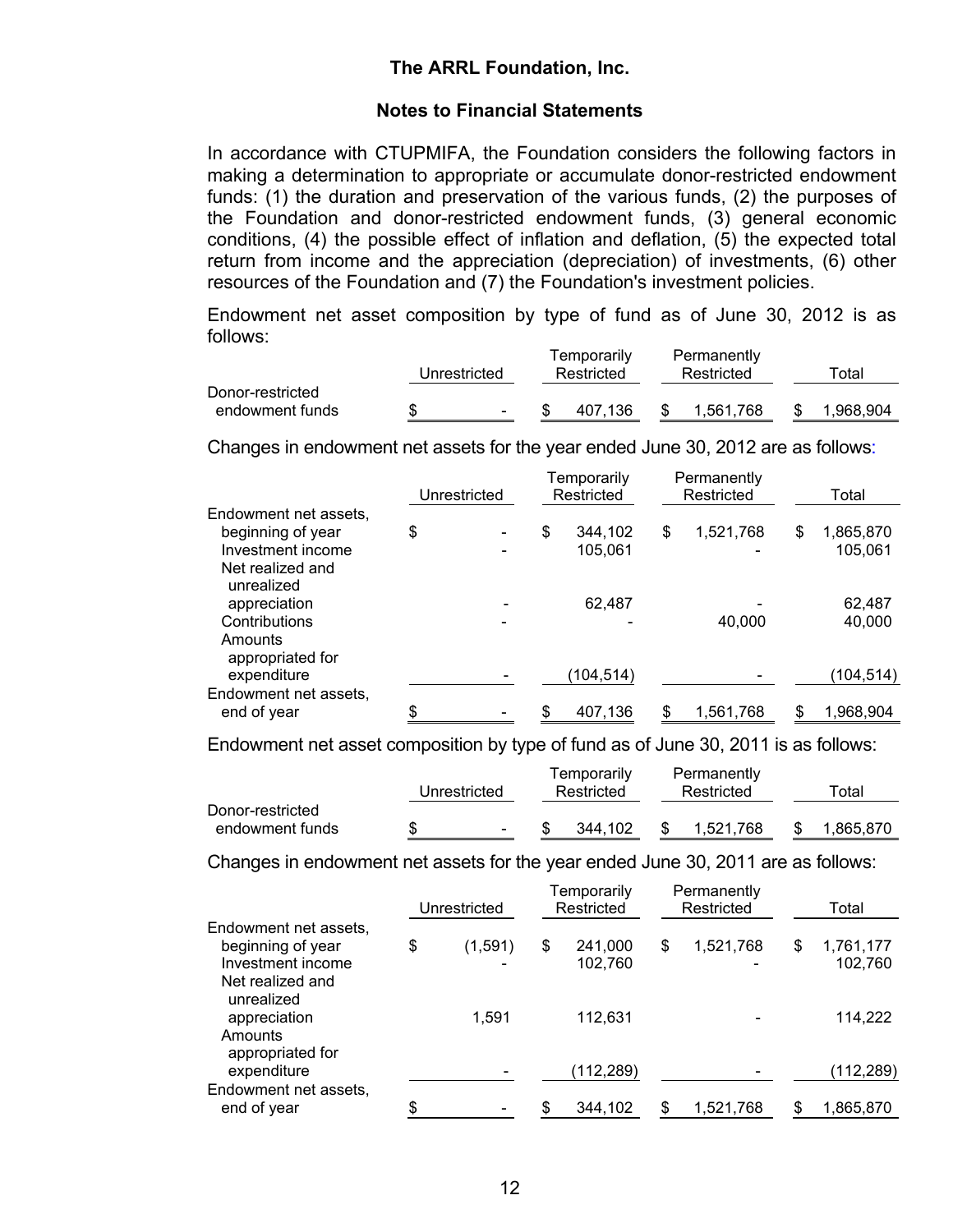# **Notes to Financial Statements**

From time to time, the fair value of assets associated with individual donor-restricted endowment funds may fall below the level that the donor or applicable law requires the Foundation to retain as a fund of perpetual duration. In accordance with accounting principles generally accepted in the United States of America, there were no deficiencies of this nature that are reported in unrestricted net assets as of June 30, 2012 and 2011.

### **Note 8 - Commitments:**

The Foundation administers the William R. Goldfarb Memorial Scholarship which provides a meritorious young Amateur Radio operator a full scholarship. The scholarships will fund costs not already covered through financial aid or other scholarships. These scholarships are subject to certain performance requirements and are contingent upon an annual reassessment of need.

In addition, the Foundation has approved numerous partial scholarships to students that have met certain criteria in accordance with the scholarship and are contingent upon the students attending school in the fall and spring semesters.

# **Note 9 - Related party transactions:**

The Foundation has some common Board of Director members with ARRL, which performs administrative services for the Foundation. Administrative fees charged for these services were \$13,200 for the years ended June 30, 2012 and 2011, and are included in administrative expenditures on the accompanying statements of activities. In addition, the Foundation reimbursed ARRL for expenses totaling \$613 and \$3,577 for the years ended June 30, 2012 and 2011, respectively.

A member of the Foundation's Board of Directors provided investment advisory services to the Foundation. Fees for these services were \$6,002 and \$7,261 for the years ended June 30, 2012 and 2011, respectively, and are included in administrative expenditures on the accompanying statements of activities.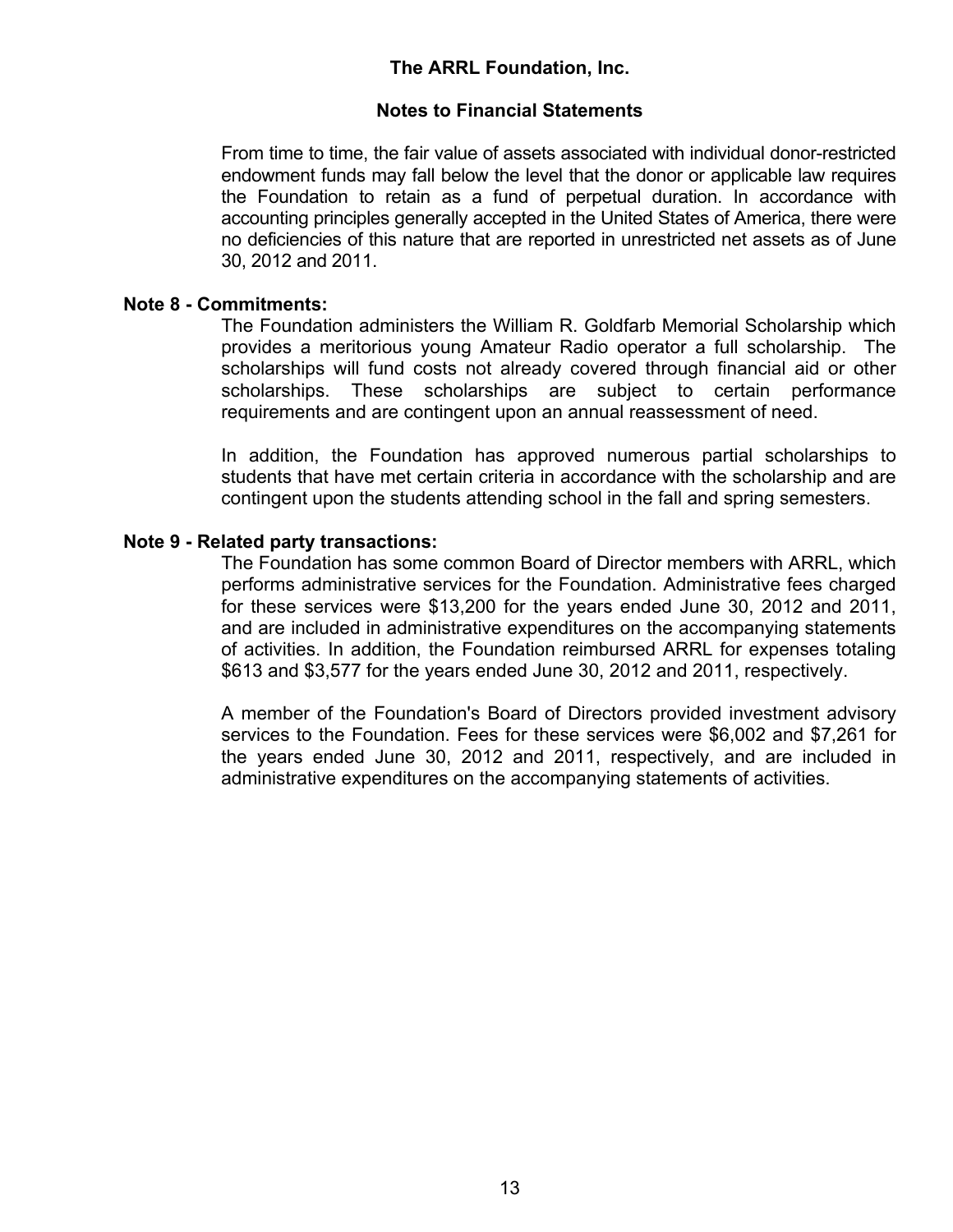#### **Restricted Funds Summary Year Ended June 30, 2012**

|                                                                                     |                        |                |                           | Realized and       |                              |                      |
|-------------------------------------------------------------------------------------|------------------------|----------------|---------------------------|--------------------|------------------------------|----------------------|
| <b>Fund Name</b>                                                                    | Balance<br>7/1/2011    | Contributions  | Investment<br>Income, Net | Unrealized<br>Gain | Expenditures                 | Balance<br>6/30/2012 |
| Donald Riebhoff Mem Scholarship<br>General Scholarship                              | \$<br>16,426<br>72,736 | \$<br>517,755  | \$<br>896<br>24,068       | \$                 | \$<br>(1,114) \$<br>(4, 236) | 16,208<br>610,323    |
| J Bieberman Merit Member Fund                                                       | 15,219                 | 50             | 881                       |                    | (112)                        | 16,038               |
| P and H Grauer Scholarship                                                          | 57,604                 |                | 3,223                     |                    | (2, 411)                     | 58,416               |
| PF Hadlock Mem Scholarship                                                          | 3,500                  |                | 148                       |                    | (1,018)                      | 2,630                |
| <b>ARRL Scholarship B Goldwater</b><br>VC ClarkYouth Incentive Program              | 39,795<br>14,720       | 50<br>285      | 2,303<br>710              |                    | (294)<br>(5,268)             | 41,854<br>10,447     |
| World Admn Radio Conference Fund                                                    | 2,930                  |                | 169                       |                    | (22)                         | 3,077                |
| FR McDaniel Mem Scholarship                                                         | 21,741                 |                | 1,229                     |                    | (657)                        | 22,313               |
| You've Got a Friend in PA                                                           | 93.610                 |                | 5,195                     |                    | (4,662)                      | 94,143               |
| Edmond A Metzger Scholarship<br>L Phil Wicker Scholarship                           | 12,116<br>65,576       |                | 672<br>3,684              |                    | (586)<br>(2, 469)            | 12,202<br>66,791     |
| W Bennett Mem Scholarship                                                           | 10,850                 |                | 600                       |                    | (576)                        | 10,874               |
| Dr JL Lawson Mem Scholarship                                                        | 24,858                 |                | 1,411                     |                    | (680)                        | 25,589               |
| Charles N Fisher Mem Scholarship<br>K2TE0 MJ Green Sr Mem                           | 60,064<br>1,649        | 1,101          | 3,363<br>68               |                    | (2, 429)<br>(1,008)          | 60,998<br>1,810      |
| PHD ARA Scholarships                                                                | 32,314                 |                | 1,815                     |                    | (1,231)                      | 32,898               |
| Six Meter Club Chicago Scholarship                                                  | 12,889                 |                | 718                       |                    | (592)                        | 13,015               |
| New England FEMARA Scholarship                                                      | 131,969                |                | 7,358                     |                    | (5,938)                      | 133,389              |
| Mississippi Scholarship<br>T and J Comstock Scholarship                             | 20,837<br>2,752        | 2,000          | 1,205<br>94               |                    | (154)<br>(2,013)             | 21,888<br>2,833      |
| <b>IW Cook WA0CGS Scholarship</b>                                                   | 33,946                 |                | 1,962                     |                    | (251)                        | 35,657               |
| Nemal Electronics Scholarship                                                       | 179                    |                | 12                        |                    | (2)                          | 189                  |
| C Clark Cordle Mem Scholarship                                                      | 34,814                 |                | 1,958                     |                    | (750)                        | 36,022               |
| Michael J Flosi Mem Scholarship<br>Chicago FM Club Scholarship                      | 615<br>3,154           |                | 36<br>155                 |                    | (4)<br>(520)                 | 647<br>2,789         |
| Mary Lou Brown Scholarship                                                          | 59,933                 |                | 3,467                     |                    | (443)                        | 62,957               |
| <b>ARRL Scout Handbook Fund</b>                                                     | 266                    |                | 15                        |                    | (2)                          | 279                  |
| E "Gene" Sallee Mem Scholarship                                                     | 1,226                  |                | 71                        |                    | (10)                         | 1,287                |
| AARC/Toby Cross Scholarship<br>Earl I. Anderson Scholarship                         | 177<br>7,491           |                | 12<br>228                 |                    | (2)<br>(3,778)               | 187<br>3,941         |
| Indiana Digital Exp Scholarship                                                     | 144                    |                | 10                        |                    | (2)                          | 152                  |
| Member to Member Matching Fund                                                      | 1,450                  |                | 84                        |                    | (62)                         | 1,472                |
| Francis Walton Mem Scholarship                                                      | 1,593                  |                | 91                        |                    | (12)                         | 1,672                |
| Central Arizona DX Association<br>Bill Orr W6SAI Tch Writing Award                  | 1,031<br>830           | 1,004          | 90<br>39                  |                    | 158<br>(415)                 | 2,283<br>454         |
| <b>WRTC USA Youth Fund</b>                                                          | 698                    |                | 41                        |                    | (6)                          | 733                  |
| NE Strohmeier Mem Scholarship                                                       | 3,678                  |                | 186                       |                    | (524)                        | 3,340                |
| <b>YCCC Yankee Clipper Contest</b>                                                  | 1,581                  | 2,575          | 57                        |                    | (1,212)                      | 3,001                |
| Albert H. Hix, W8AH Memorial                                                        | 1,422<br>43,634        |                | 84<br>2,523               |                    | (10)<br>(322)                | 1,496<br>45,835      |
| Jean R. Cebik Mem Scholarship<br>Carole Streeter Scholarship                        | 22,878                 | 750            | 1,282                     |                    | (1,664)                      | 23,246               |
| Louisiana Memorial                                                                  | 5,724                  | 100            | 297                       |                    | (787)                        | 5,334                |
| Seth Horen K1LOM Mem Scholarship                                                    | 285                    |                | 15                        |                    | (2)                          | 298                  |
| Yasme Foundation Scholarship                                                        | 5,876                  | 4,000          | 182                       |                    | (4,028)                      | 6,030                |
| Challenge Met Scholarship<br>N. California DX Assoc. Scholarship                    | 520<br>3,077           | 500<br>2,000   | 29<br>58                  |                    | (4)<br>(3,007)               | 1,045<br>2,128       |
| Bendrickson Scholarship                                                             | 55,311                 |                | 3,091                     |                    | (2, 394)                     | 56,008               |
| Peoria Area ARC Scholarship                                                         | 1,707                  | 500            | 89                        |                    | (512)                        | 1,784                |
| Wagner K30MI                                                                        | 1,093                  | 1,000          | 45                        |                    | (1,008)                      | 1,130                |
| Zachary Taylor Stevens Mem Scholarship                                              | 715                    | 33             | 2                         |                    | (750)                        |                      |
| Misek N8NPX Mem Scholarship<br>Bill Salerno, W2ONV Mem Scholarship                  | 1,996<br>30,202        |                | $\overline{7}$<br>1,505   |                    | (2,000)<br>(4,690)           | 3<br>27,017          |
| Porter Scholarship                                                                  | 4,578                  |                | 212                       |                    | (1,026)                      | 3,764                |
| Magnolia DX Association Scholarship                                                 | 1,050                  |                | 33                        |                    | (504)                        | 579                  |
| Wayne Nelson KB4UT Scholarship                                                      | 2,119                  |                | 121                       |                    | (16)                         | 2,224                |
| Orlando Hamcation Scholarship                                                       | 2,119<br>5,610         |                | 67<br>298                 |                    | (1,008)<br>(538)             | 1,178<br>5,370       |
| GwinnettAmtrr Radio Soc. Scholarship<br>Androscoggin Scholarship                    | 5,175                  |                | 244                       |                    | (1,030)                      | 4,389                |
| CW OPS Scholarship                                                                  | 182                    | 1,000          | 44                        |                    | (582)                        | 644                  |
| Jackson City AR Scholarship                                                         |                        | 1,010          | 28                        |                    | (6)                          | 1,032                |
| Outdoor Ham Scholarship                                                             |                        | 4,376          | 219                       |                    | (32)                         | 4,563                |
| David Knaus Memorial Scholarship<br><b>ARRL Rocky Moutain</b>                       |                        | 1,575<br>2,884 | 41<br>74                  |                    | (6)<br>(10)                  | 1,610<br>2,948       |
| H. Broughton K2AE Scholarship Earnings                                              | 33,632                 |                | 9,074                     | 2,970              | (1,306)                      | 44,370               |
| WR Goldfarb Mem Scholarship Earnings                                                | 230,402                |                | 58,033                    | 46,520             | (86, 016)                    | 248,939              |
| N TX B Nelson Mem Scholarship Earnings                                              | 461                    |                | 55                        | 12                 | (4)                          | 524                  |
| <b>IRARC Mem/JP Rubino Earnings</b>                                                 | 550                    |                | 1,224                     | 497                | (764)                        | 1,507                |
| Dayton Amateur Radio Assoc Earnings<br>Morris Radio Club of NJ Scholarship Earnings | 24,442<br>1,970        | 6,000          | 11,322<br>1,981           | 4,472<br>789       | (4,254)<br>(1,027)           | 41,982<br>3,713      |
| Ray N0RP & Katie W0KTE Pautz Memorial Earning                                       | 2,292                  |                | 1,848                     | 733                | (1,025)                      | 3,848                |
| Ted & Itice Goldthorpe Scholarship Earnings                                         | 2,409                  |                | 634                       | 249                | (9)                          | 3,283                |
| Cebik Estate Scholarship Earnings                                                   | 47,944                 |                | 14,890                    | 6,245              | (10, 109)                    | 58,970               |
| <b>Total Temporarily</b><br><b>Restricted Funds</b>                                 | 1,406,336<br>\$        | 550,548<br>\$  | \$<br>177,975             | 62,487<br>\$       | \$<br>$(175, 757)$ \$        | 2,021,589            |
|                                                                                     |                        |                |                           |                    |                              |                      |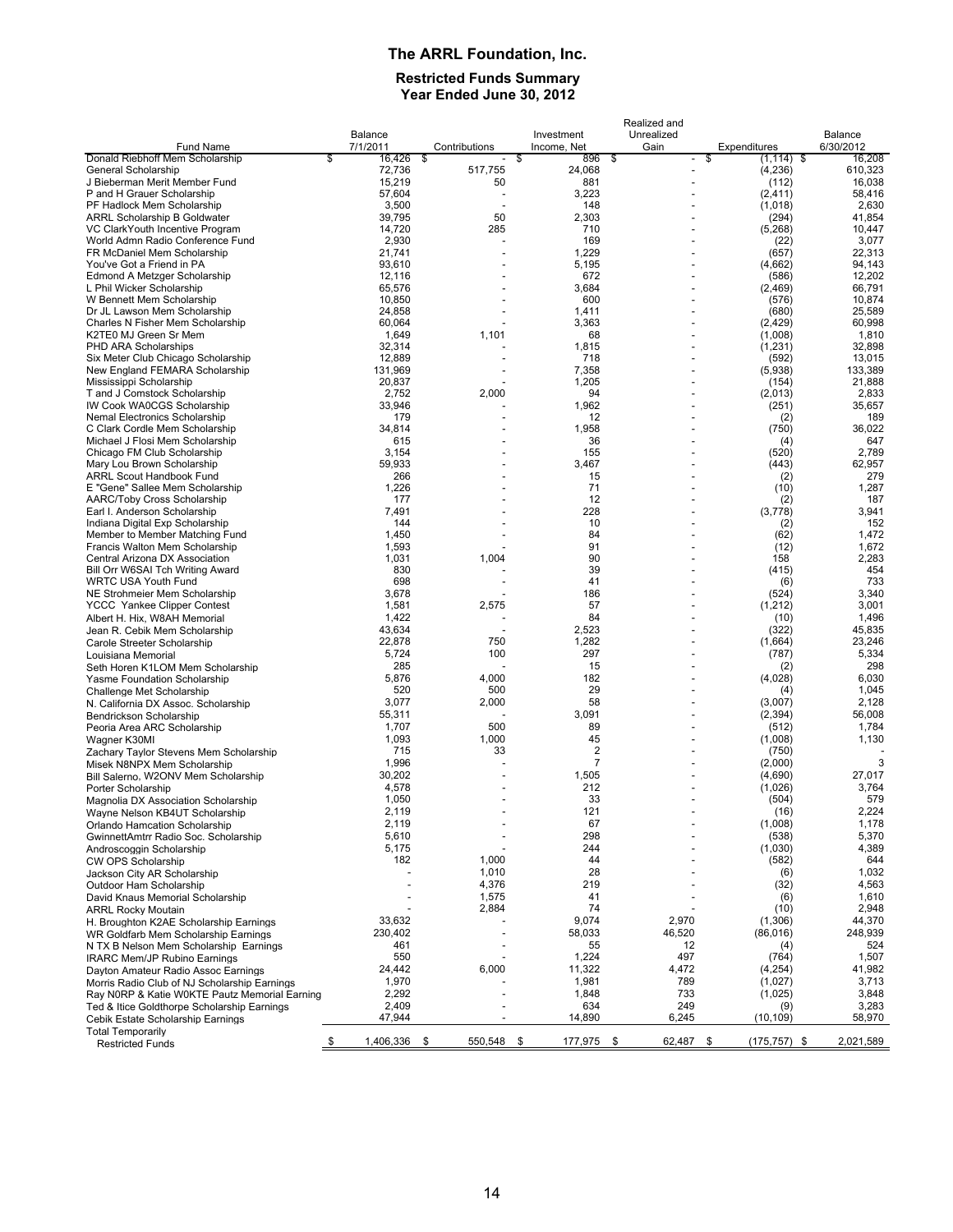#### **Restricted Funds Summary Year Ended June 30, 2012**

| Fund Name                                                                                                                                                                                                                                                                                                     | Balance<br>7/1/2011                                                                        | Contributions                                   | Investment<br>Income, Net | Realized and<br>Unrealized<br>Gain |                                                                                                                                                  | Expenditures                                                                                                                                                                 | Balance<br>6/30/2012                                                                    |
|---------------------------------------------------------------------------------------------------------------------------------------------------------------------------------------------------------------------------------------------------------------------------------------------------------------|--------------------------------------------------------------------------------------------|-------------------------------------------------|---------------------------|------------------------------------|--------------------------------------------------------------------------------------------------------------------------------------------------|------------------------------------------------------------------------------------------------------------------------------------------------------------------------------|-----------------------------------------------------------------------------------------|
| H. Broughton K2AE<br>Wm. R. Goldfarb Memorial<br>N. TX KB5BNU Nelson Memorial<br><b>IRARC Memorial, JP Rubino</b><br>Davton Amateur Radio Assoc Scholarship<br>Morris Radio Club of NJ Scholarship<br>Ray NORP & Katie WOKTE Pautz Memorial<br>Ted & Itice Goldthorpe Scholarship<br>Cebik Estate Scholarship | 119.551 \$<br>919.064<br>500<br>20,000<br>140.000<br>31.771<br>29.529<br>10.000<br>251.353 | - \$<br>40,000<br>-<br>$\overline{\phantom{a}}$ | -                         | - \$                               | - \$<br>$\overline{\phantom{0}}$<br>$\overline{\phantom{0}}$<br>$\overline{\phantom{0}}$<br>$\overline{\phantom{0}}$<br>$\overline{\phantom{0}}$ | - \$<br>$\overline{\phantom{0}}$<br>$\overline{\phantom{0}}$<br>$\overline{\phantom{0}}$<br>$\overline{\phantom{0}}$<br>$\overline{\phantom{0}}$<br>$\overline{\phantom{0}}$ | 119.551<br>919.064<br>500<br>20,000<br>180.000<br>31.771<br>29.529<br>10.000<br>251,353 |
| <b>Total Permanently</b><br><b>Restricted Funds</b>                                                                                                                                                                                                                                                           | 521,768                                                                                    | 40.000                                          | $\overline{\phantom{a}}$  |                                    | - \$                                                                                                                                             | - \$                                                                                                                                                                         | 1,561,768                                                                               |

See Independent Auditors' Report.